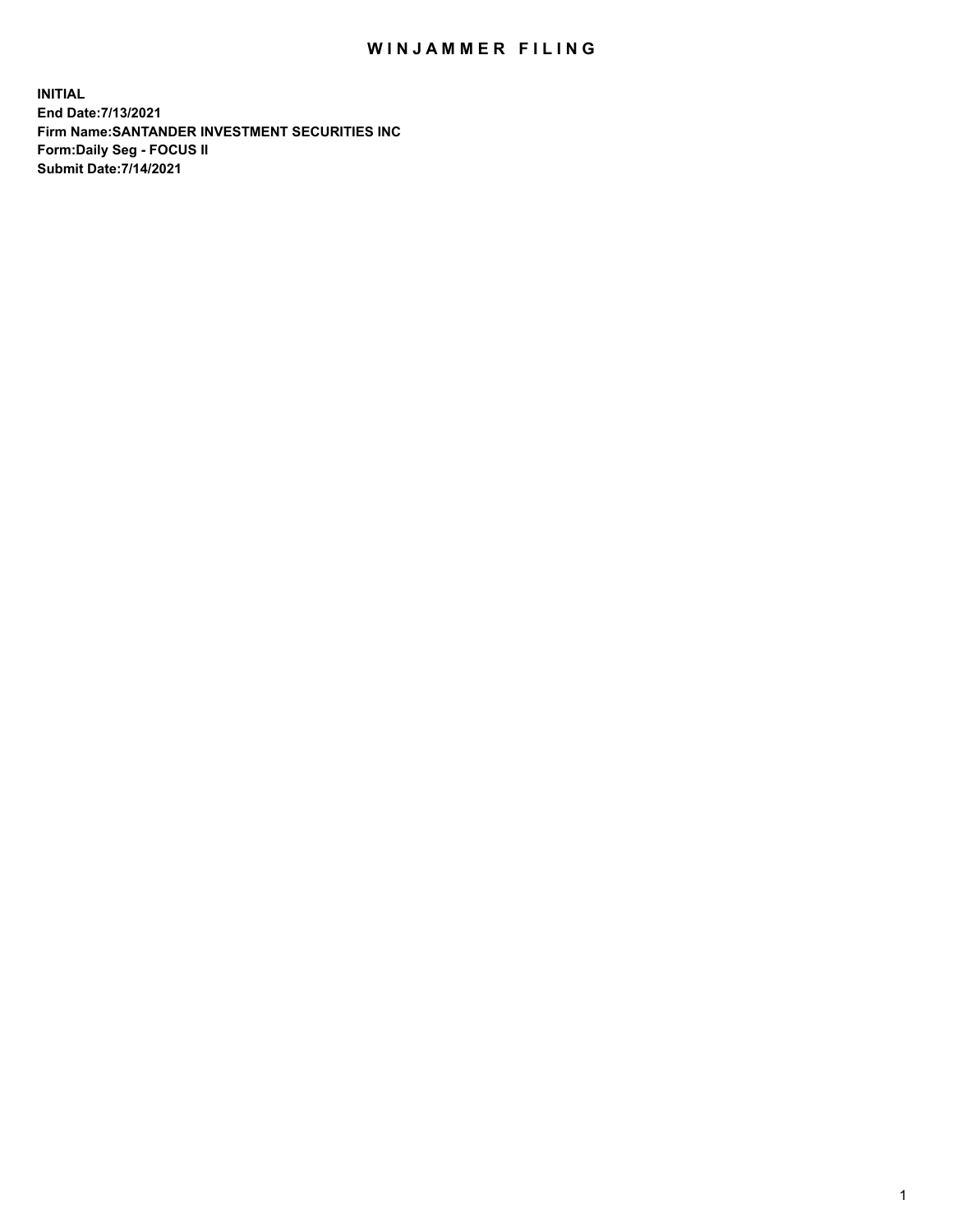**INITIAL End Date:7/13/2021 Firm Name:SANTANDER INVESTMENT SECURITIES INC Form:Daily Seg - FOCUS II Submit Date:7/14/2021 Daily Segregation - Cover Page**

| Name of Company                                                                   | <b>SANTANDER INVESTMENT</b><br><b>SECURITIES INC</b> |
|-----------------------------------------------------------------------------------|------------------------------------------------------|
| <b>Contact Name</b>                                                               | <b>Felix Munoz</b>                                   |
| <b>Contact Phone Number</b>                                                       | (212) 407-4594                                       |
| <b>Contact Email Address</b>                                                      | felix.munoz@santander.us                             |
| FCM's Customer Segregated Funds Residual Interest Target (choose one):            |                                                      |
| a. Minimum dollar amount: ; or                                                    | <u>70,000,000</u>                                    |
| b. Minimum percentage of customer segregated funds required:% ; or                | <u>0</u>                                             |
| c. Dollar amount range between: and; or                                           | 0 <sub>0</sub>                                       |
| d. Percentage range of customer segregated funds required between:% and%.         | 0 <sub>0</sub>                                       |
| FCM's Customer Secured Amount Funds Residual Interest Target (choose one):        |                                                      |
| a. Minimum dollar amount: ; or                                                    | $\frac{0}{0}$                                        |
| b. Minimum percentage of customer secured funds required:%; or                    |                                                      |
| c. Dollar amount range between: and; or                                           | 0 <sub>0</sub>                                       |
| d. Percentage range of customer secured funds required between:% and%.            | 0 <sub>0</sub>                                       |
| FCM's Cleared Swaps Customer Collateral Residual Interest Target (choose one):    |                                                      |
| a. Minimum dollar amount: ; or                                                    | $\overline{\mathbf{0}}$                              |
| b. Minimum percentage of cleared swaps customer collateral required:% ; or        | $\underline{\mathbf{0}}$                             |
| c. Dollar amount range between: and; or                                           | 00                                                   |
| d. Percentage range of cleared swaps customer collateral required between:% and%. | <u>00</u>                                            |

Attach supporting documents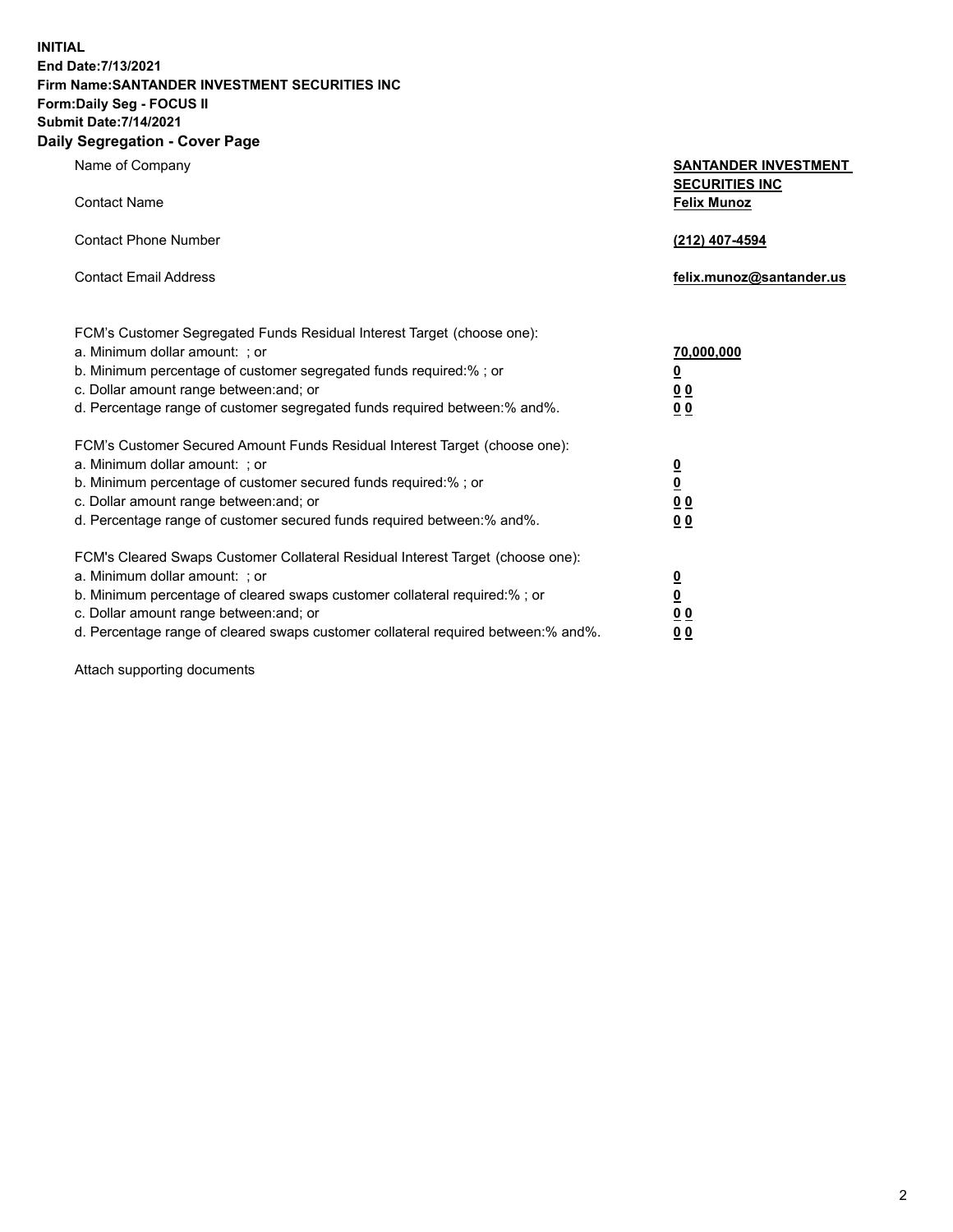**INITIAL End Date:7/13/2021 Firm Name:SANTANDER INVESTMENT SECURITIES INC Form:Daily Seg - FOCUS II Submit Date:7/14/2021 Daily Segregation - Secured Amounts**

|     | Foreign Futures and Foreign Options Secured Amounts                                         |                                         |
|-----|---------------------------------------------------------------------------------------------|-----------------------------------------|
|     | Amount required to be set aside pursuant to law, rule or regulation of a foreign            | $0$ [7305]                              |
|     | government or a rule of a self-regulatory organization authorized thereunder                |                                         |
| 1.  | Net ledger balance - Foreign Futures and Foreign Option Trading - All Customers             |                                         |
|     | A. Cash                                                                                     | $0$ [7315]                              |
|     | B. Securities (at market)                                                                   | $0$ [7317]                              |
| 2.  | Net unrealized profit (loss) in open futures contracts traded on a foreign board of trade   | $0$ [7325]                              |
| 3.  | Exchange traded options                                                                     |                                         |
|     | a. Market value of open option contracts purchased on a foreign board of trade              | $0$ [7335]                              |
|     | b. Market value of open contracts granted (sold) on a foreign board of trade                | $0$ [7337]                              |
| 4.  | Net equity (deficit) (add lines 1. 2. and 3.)                                               | $0$ [7345]                              |
| 5.  | Account liquidating to a deficit and account with a debit balances - gross amount           | $0$ [7351]                              |
|     | Less: amount offset by customer owned securities                                            | 0 [7352] 0 [7354]                       |
| 6.  | Amount required to be set aside as the secured amount - Net Liquidating Equity              | $0$ [7355]                              |
|     | Method (add lines 4 and 5)                                                                  |                                         |
| 7.  | Greater of amount required to be set aside pursuant to foreign jurisdiction (above) or line | $0$ [7360]                              |
|     | 6.                                                                                          |                                         |
|     | FUNDS DEPOSITED IN SEPARATE REGULATION 30.7 ACCOUNTS                                        |                                         |
| 1.  | Cash in banks                                                                               |                                         |
|     | A. Banks located in the United States                                                       | $0$ [7500]                              |
|     | B. Other banks qualified under Regulation 30.7                                              | 0 [7520] 0 [7530]                       |
| 2.  | <b>Securities</b>                                                                           |                                         |
|     | A. In safekeeping with banks located in the United States                                   | $Q$ [7540]                              |
|     | B. In safekeeping with other banks qualified under Regulation 30.7                          | 0 [7560] 0 [7570]                       |
| 3.  | Equities with registered futures commission merchants                                       |                                         |
|     | A. Cash                                                                                     | $0$ [7580]                              |
|     | <b>B.</b> Securities                                                                        | $0$ [7590]                              |
|     | C. Unrealized gain (loss) on open futures contracts                                         | $0$ [7600]                              |
|     | D. Value of long option contracts                                                           | $0$ [7610]                              |
|     | E. Value of short option contracts                                                          | 0 [7615] 0 [7620]                       |
| 4.  | Amounts held by clearing organizations of foreign boards of trade                           |                                         |
|     | A. Cash                                                                                     | $0$ [7640]                              |
|     | <b>B.</b> Securities                                                                        | $0$ [7650]                              |
|     | C. Amount due to (from) clearing organization - daily variation                             | $0$ [7660]                              |
|     | D. Value of long option contracts                                                           | $0$ [7670]                              |
|     | E. Value of short option contracts                                                          | 0 [7675] 0 [7680]                       |
| 5.  | Amounts held by members of foreign boards of trade                                          |                                         |
|     | A. Cash                                                                                     | $0$ [7700]                              |
|     | <b>B.</b> Securities                                                                        | $0$ [7710]                              |
|     | C. Unrealized gain (loss) on open futures contracts                                         | $0$ [7720]                              |
|     | D. Value of long option contracts                                                           | $0$ [7730]                              |
|     | E. Value of short option contracts                                                          | 0 <sup>[7735]</sup> 0 <sup>[7740]</sup> |
| 6.  | Amounts with other depositories designated by a foreign board of trade                      | 0 [7760]                                |
| 7.  | Segregated funds on hand                                                                    | $0$ [7765]                              |
| 8.  | Total funds in separate section 30.7 accounts                                               | $0$ [7770]                              |
| 9.  | Excess (deficiency) Set Aside for Secured Amount (subtract line 7 Secured Statement         | 0 [7380]                                |
|     | Page 1 from Line 8)                                                                         |                                         |
| 10. | Management Target Amount for Excess funds in separate section 30.7 accounts                 | $0$ [7780]                              |
| 11. | Excess (deficiency) funds in separate 30.7 accounts over (under) Management Target          | $0$ [7785]                              |
|     |                                                                                             |                                         |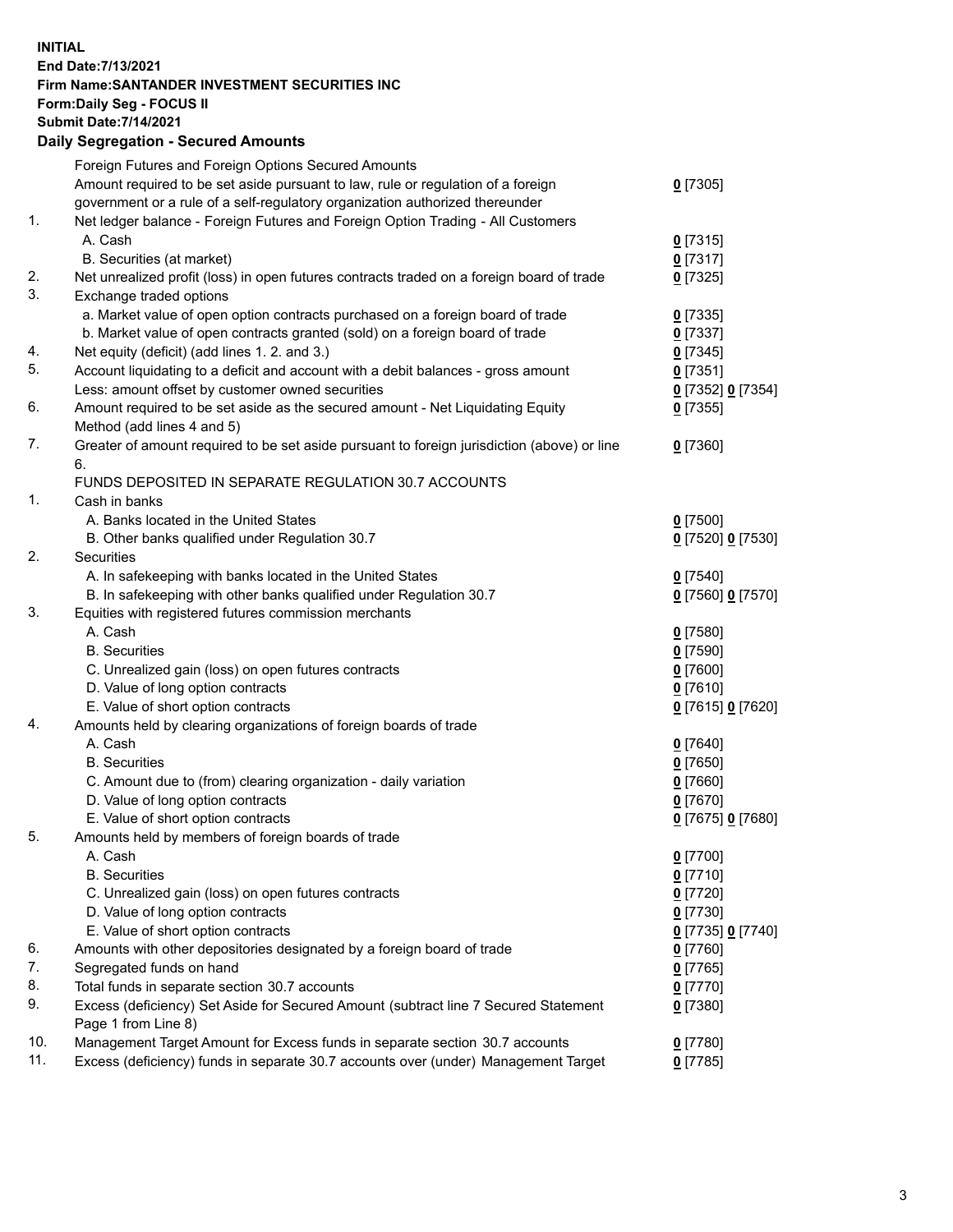| <b>INITIAL</b> |                                                                                           |                          |  |  |  |  |
|----------------|-------------------------------------------------------------------------------------------|--------------------------|--|--|--|--|
|                | End Date: 7/13/2021                                                                       |                          |  |  |  |  |
|                | Firm Name: SANTANDER INVESTMENT SECURITIES INC                                            |                          |  |  |  |  |
|                | Form: Daily Seg - FOCUS II                                                                |                          |  |  |  |  |
|                | <b>Submit Date: 7/14/2021</b>                                                             |                          |  |  |  |  |
|                | Daily Segregation - Segregation Statement                                                 |                          |  |  |  |  |
|                | SEGREGATION REQUIREMENTS(Section 4d(2) of the CEAct)                                      |                          |  |  |  |  |
| 1.             | Net ledger balance                                                                        |                          |  |  |  |  |
|                | A. Cash                                                                                   | 2,289,913,977 [7010]     |  |  |  |  |
|                | B. Securities (at market)                                                                 | $0$ [7020]               |  |  |  |  |
| 2.             | Net unrealized profit (loss) in open futures contracts traded on a contract market        | -309,548,979 [7030]      |  |  |  |  |
| 3.             | Exchange traded options                                                                   |                          |  |  |  |  |
|                | A. Add market value of open option contracts purchased on a contract market               | 35,488,527 [7032]        |  |  |  |  |
|                | B. Deduct market value of open option contracts granted (sold) on a contract market       | -42,667,446 [7033]       |  |  |  |  |
| 4.             | Net equity (deficit) (add lines 1, 2 and 3)                                               | 1,973,186,079 [7040]     |  |  |  |  |
| 5.             | Accounts liquidating to a deficit and accounts with                                       |                          |  |  |  |  |
|                | debit balances - gross amount                                                             | $0$ [7045]               |  |  |  |  |
|                | Less: amount offset by customer securities                                                | 0 [7047] 0 [7050]        |  |  |  |  |
| 6.             | Amount required to be segregated (add lines 4 and 5)                                      | 1,973,186,079 [7060]     |  |  |  |  |
|                | FUNDS IN SEGREGATED ACCOUNTS                                                              |                          |  |  |  |  |
| 7.             | Deposited in segregated funds bank accounts                                               |                          |  |  |  |  |
|                | A. Cash                                                                                   | 238,236,107 [7070]       |  |  |  |  |
|                | B. Securities representing investments of customers' funds (at market)                    | $0$ [7080]               |  |  |  |  |
|                | C. Securities held for particular customers or option customers in lieu of cash (at       | $0$ [7090]               |  |  |  |  |
| 8.             | market)                                                                                   |                          |  |  |  |  |
|                | Margins on deposit with derivatives clearing organizations of contract markets<br>A. Cash |                          |  |  |  |  |
|                | B. Securities representing investments of customers' funds (at market)                    | 1,844,763,840 [7100]     |  |  |  |  |
|                | C. Securities held for particular customers or option customers in lieu of cash (at       | $0$ [7110]<br>$0$ [7120] |  |  |  |  |
|                | market)                                                                                   |                          |  |  |  |  |
| 9.             | Net settlement from (to) derivatives clearing organizations of contract markets           | -30,288,180 [7130]       |  |  |  |  |
| 10.            | Exchange traded options                                                                   |                          |  |  |  |  |
|                | A. Value of open long option contracts                                                    | 35,488,527 [7132]        |  |  |  |  |
|                | B. Value of open short option contracts                                                   | 42,667,446 [7133]        |  |  |  |  |
| 11.            | Net equities with other FCMs                                                              |                          |  |  |  |  |
|                | A. Net liquidating equity                                                                 | $0$ [7140]               |  |  |  |  |
|                | B. Securities representing investments of customers' funds (at market)                    | $0$ [7160]               |  |  |  |  |
|                | C. Securities held for particular customers or option customers in lieu of cash (at       | $0$ [7170]               |  |  |  |  |
|                | market)                                                                                   |                          |  |  |  |  |
| 12.            | Segregated funds on hand                                                                  | $0$ [7150]               |  |  |  |  |
| 13.            | Total amount in segregation (add lines 7 through 12)                                      | 2,045,532,848 [7180]     |  |  |  |  |
| 14.            | Excess (deficiency) funds in segregation (subtract line 6 from line 13)                   | 72,346,769 [7190]        |  |  |  |  |
| 15.            | Management Target Amount for Excess funds in segregation                                  | 70,000,000 [7194]        |  |  |  |  |
| 16.            | Excess (deficiency) funds in segregation over (under) Management Target Amount            | 2,346,769 [7198]         |  |  |  |  |
|                | <b>Excess</b>                                                                             |                          |  |  |  |  |